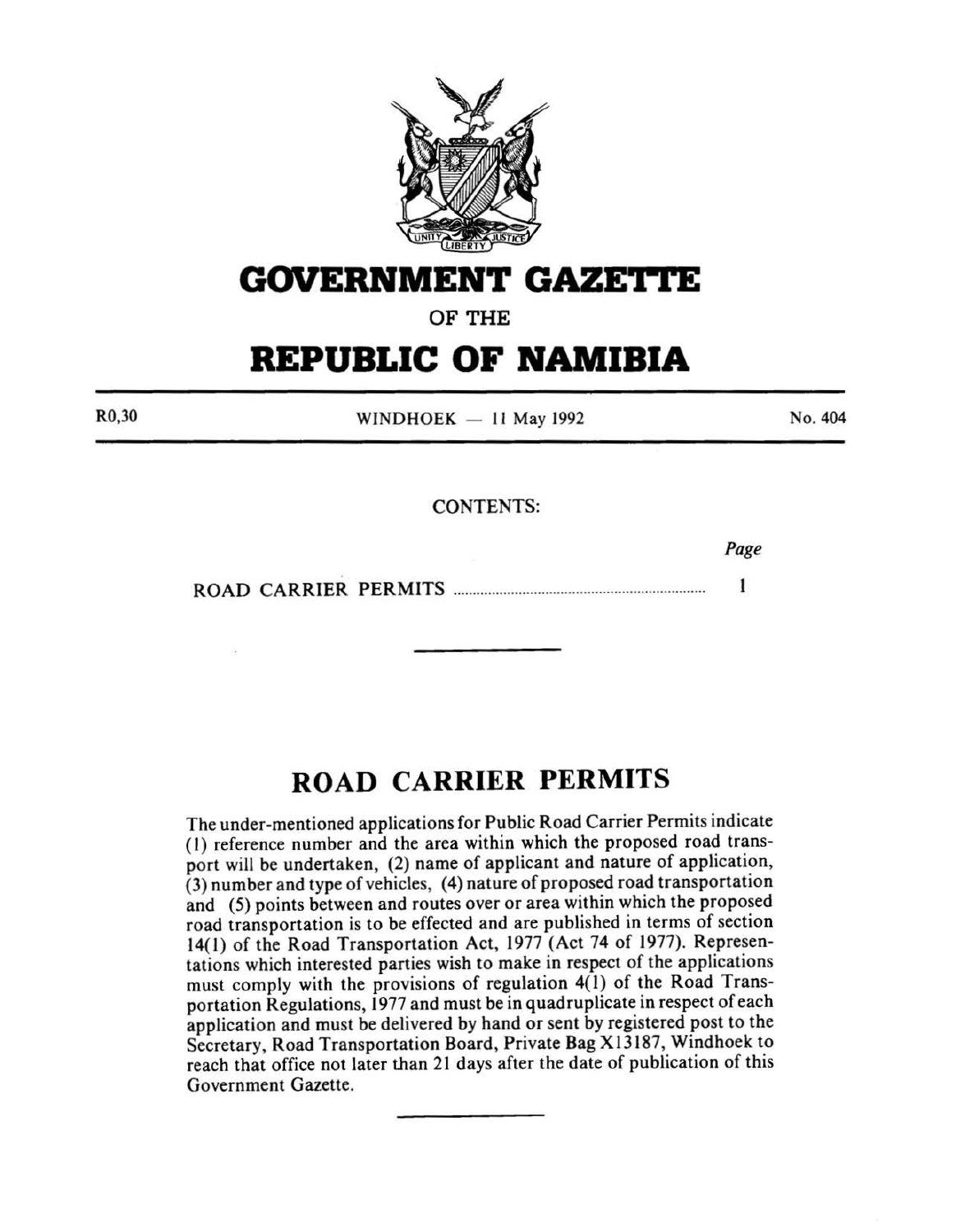$\ddot{\phantom{0}}$ 

| (2) HUMMITZSCH C.M., WINDHOEK - New Application                                                                                                                       |  |
|-----------------------------------------------------------------------------------------------------------------------------------------------------------------------|--|
|                                                                                                                                                                       |  |
| 10 Persons<br>to be acquired<br>$(3)$ Mini-bus                                                                                                                        |  |
| Mini-bus<br>to be acquired 10 Persons                                                                                                                                 |  |
| (4) (a) Tourists and their personal effects.                                                                                                                          |  |
| (5) (a) (i) Within the borders of the Republic of Namibia.                                                                                                            |  |
|                                                                                                                                                                       |  |
|                                                                                                                                                                       |  |
|                                                                                                                                                                       |  |
|                                                                                                                                                                       |  |
| $(1)$ 03/10/91 91OP0549                                                                                                                                               |  |
| (2) GOLDBECK H.E., OTJIWARONGO $-$ Transfer of OP 05406/9 from                                                                                                        |  |
| Goldbeck F.H.                                                                                                                                                         |  |
| (3) N 1989 OT<br>7420 kg<br>Lorry                                                                                                                                     |  |
| N 2048 OT<br>7596 kg<br>Lorry                                                                                                                                         |  |
| N 2993 OT<br>7325 kg<br>Lorry                                                                                                                                         |  |
| N 1707 OT<br>8766 kg<br>Lorry                                                                                                                                         |  |
| (4) (a) Diesel fuel in bulk and petroleum products on behalf of B.P. Namibia Ltd.,                                                                                    |  |
| Caltex Oil Namibia (Pty) Ltd., Mobil Oil Namibia (Pty) Ltd., Total (Pty)                                                                                              |  |
| Ltd. and Trek Petroleum (Pty) Ltd. for delivery to farmers only for farming                                                                                           |  |
| purposes.                                                                                                                                                             |  |
| (b) Fuel in bulk.                                                                                                                                                     |  |
| (c) Fuel in bulk for delivery to farmers in overhead tanks.                                                                                                           |  |
| (d) Not more than two 2001. drums fuel and one 201. drum lubricating oil for                                                                                          |  |
| delivery to individual farmers when being conveyed simultaneously with<br>fuel in bulk.                                                                               |  |
|                                                                                                                                                                       |  |
| (e) Overhead fuel tanks for delivery to farmers for direct installation on farms.<br>(5) (a) (i) From the bulk depot at Otavi to farms situated within an area with a |  |
| radius of 80 (eighty) kilometers calculated from Otavi main post office.                                                                                              |  |
| (ii) From Outjo to farms situated within Outjo magisterial district.                                                                                                  |  |
| (iii) From the bulk depot at Otjiwarongo to places situated within                                                                                                    |  |
| Hereroland West.                                                                                                                                                      |  |
| (iv) From the bulk depot at Otjiwarongo to places situated within                                                                                                     |  |
| Otjiwarongo magisterial district.                                                                                                                                     |  |
| (v) From the bulk depot at Otjiwarongo to the following farms situated                                                                                                |  |
| within Grootfontein magisterial district: Amor 968, Omambonde                                                                                                         |  |
| West 157, Omambonde Ost 165, Ravanna 977, Wildkuhl 972,                                                                                                               |  |
| Biesiepan 971 and Diepwater 975.                                                                                                                                      |  |
| (i) From Otjiwarongo to farms situated within (a) Otjiwarongo magis-<br>(b)                                                                                           |  |
| terial district; (b) Outjo magisterial district; (c) Omaruru magisterial                                                                                              |  |
| district; (d) that portion of Grootfontein magisterial district situated                                                                                              |  |
| within 80 km. calculated from Otavi; (e) Hereroland West; and (f)                                                                                                     |  |
| Okahandja magisterial district.                                                                                                                                       |  |
| (i) From the bulk depot at Otjiwarongo to farms situated within Otji-<br>(c)                                                                                          |  |
| warongo and Outjo magisterial districts.                                                                                                                              |  |
| (i) From Outjo to farms situated within Outjo magisterial district.<br>(d)                                                                                            |  |
|                                                                                                                                                                       |  |
|                                                                                                                                                                       |  |
| (i) From Otjiwarongo to farms situated within (a) Otjiwarongo magis-<br>(e)                                                                                           |  |
| terial district; (b) Outjo magisterial district; (c) Omaruru magisterial<br>district; (d) that portion of Grootfontein magisterial district situated                  |  |

Okahandja magisterial district.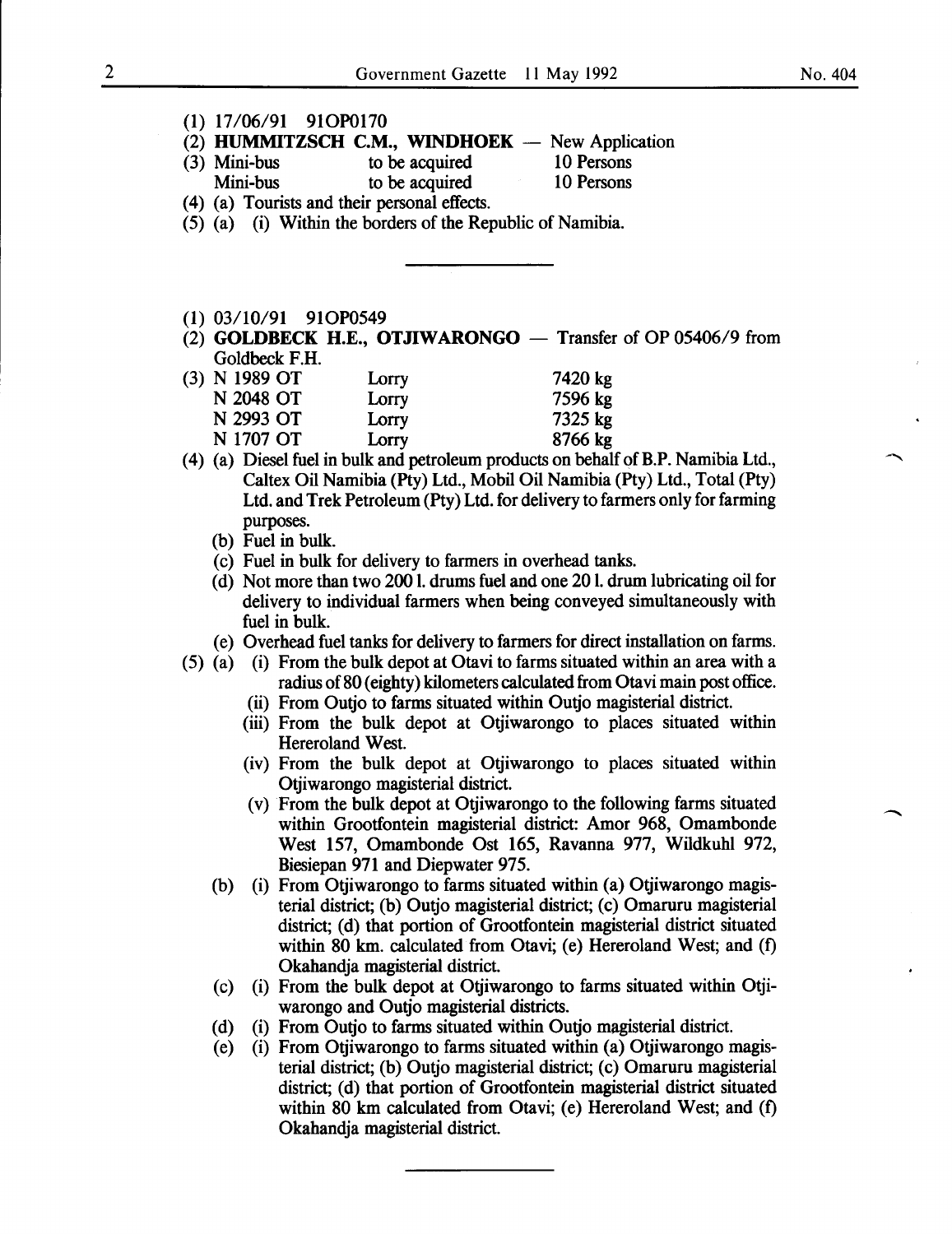- (1) 03/10/91 910P0550
- (2) GOLDBECK H.E., OTJIWARONGO  $-$  Transfer of OP 04490/3 and PP 118664 from B.J. Sandmann.

| Lorry   | 7250 kg  |
|---------|----------|
| Lorry   | 6884 kg  |
| Lorry   | 12332 kg |
| Lorry   | 13205 kg |
| Trailer | 5100 kg  |
|         |          |

- (4) (a) Empty drums and empty gas cylinders.
	- (b) Empty drums on behalf of oil companies.
	- (c) Fuel in bulk, fuel in drums, lubricating oils, grease and cylinders gas.
	- (d) Fuel in bulk, fuel in drums, lubricating oil, grease and cylinders petroleum gas for delivery only to the police or defence force.
	- (e) Fuel in terms of a contract with Shell Oil Company (Namibia) (Pty) Ltd. subject to the condition that not more than 5000 liters and/ or 200 liters lubricating oil and/ or 20 liters grease may be delivered to any one client per trip.
- $(5)$  (a) (i) Within an area with a radius of 250 km calculated from own place of business at Otjiwarongo excluding deliveries to places excluded in terms of B.J. Sandmann's existing road carrier permits.
	- (b) (i) Within an area with a radius of 250 km calculated form own place of business at Otjiwarongo excluding deliveries to places excluded in terms of B.J. Sandmann's existing road carrier permits.
	- (c) (i) Within an area with a radius of250 km calculated from own place of business at Otjiwarongo excluding deliveries to places excluded in terms of B.J. Sandmann's existing road carrier permits.
	- (d) (i) From Otjiwarongo to police and/ or defence force dumps situated within 250 km calculated from own place of business at Otjiwarongo excluding deliveries to any police/military base situated between Okahandja and Windhoek.
	- (e) (i) Within an area with a radius of 250 km calculated from own place of business at Otjiwarongo excluding deliveries to places excluded in terms of B.J. Sandmann's existing road carrier permits.
- (1) 03/10/91 910P0551
- (2) GOLDBECK H.E., OTJIWARONGO  $-$  Replacement of N 1074 OT Lorry 7250 kg and N 2618 OT Lorry 6884 kg.
- (3) Lorry to be acquired 15000 kg N 3539 OT Lorry 7322 kg
- (4) (a) Empty drums and empty gas cylinders.
	- (b) Empty drums on behalf of oil companies.
	- (c) Fuel in bulk, fuel in drums, lubricating oils, grease and cylinders gas.
	- (d) Fuel in bulk, fuel in drums, lubricating oil, grease and cylinders petroleum gas for delivery only to the police or defence force.
	- (e) Fuelin terms of a contract with Shell Oil Company (Namibia) (Pty) Ltd. subject to the condition that not more than 5000 liters and/or 200 liters lubricating oil and/ or 20 liters grease may be delivered to any one client per trip.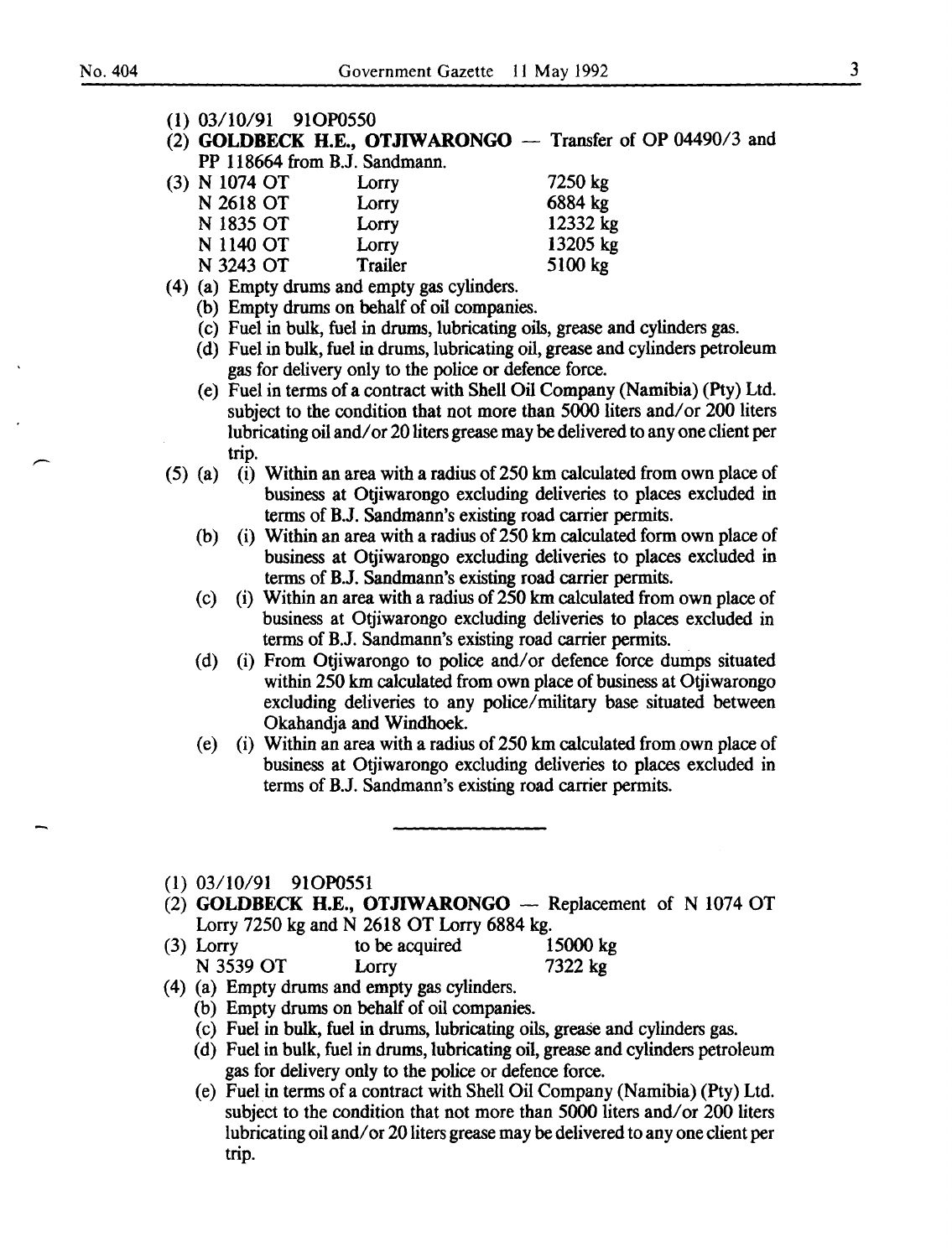- $(5)$  (a) (i) Within an area with a radius of 250 km calculated from own place of business at Otjiwarongo excluding deliveries to places excluded in terms of B.J. Sandmann's existing road carrier permits.
	- (b) (i) Within an area with a radius of  $250 \text{ km}$  calculated from own place of business at Otjiwarongo excluding deliveries to places excluded in terms of B.J. Sandmann's existing road carrier permits.
	- (c) (i) Within an area with a radius of250 km calculated from own place of business at Otjiwarongo excluding deliveries to places excluded in . terms of B.J. Sandmann's existing road carrier permits.
	- (d) (i) From Otjiwarongo to police and/ or defence force dumps situated within 250 km calculated from own place of business at Otiiwarongo excluding deliveries to any police/military base situated between Okahandja and Windhoek.
	- (e) (i) Within an area with a radius of250 km calculated from own place of business at Otjiwarongo excluding deliveries to places excluded in terms of B.J. Sandmann's existing road carrier permits.
- (I) 25/02/92 9IOP1139
- (2) KRÖHNE J.A., WINDHOEK  $-$  Transfer of OP 8627 from T.M. Jonga.
- (3) N 48823 W Motor car 5 Persons
- (4) (a) Taxi-passengers and their personal luggage.
- (5) (a) (i) Within Windhoek municipal area.
- (I) 25/02/92 9IOP1140
- (2) KRÖHNE J.A., WINDHOEK  $-$  Replacement of N 48823 W five seater motor car.
- (3) N 6376 W Motor car 5 Persons
- (4) (a) Taxi-passengers and their personal luggage.
- (5) (a) (i) Within Windhoek municipal area.

(I) 04/03/92 9IOP1183

- (2) EISEB D.K., WINDHOEK  $-$  New Application.
- (3) Motor car to be acquired 5 Persons
- ( 4) (a) Taxi-passengers and their personal luggage.
- (5) (a) (i) Within Windhoek municipal area.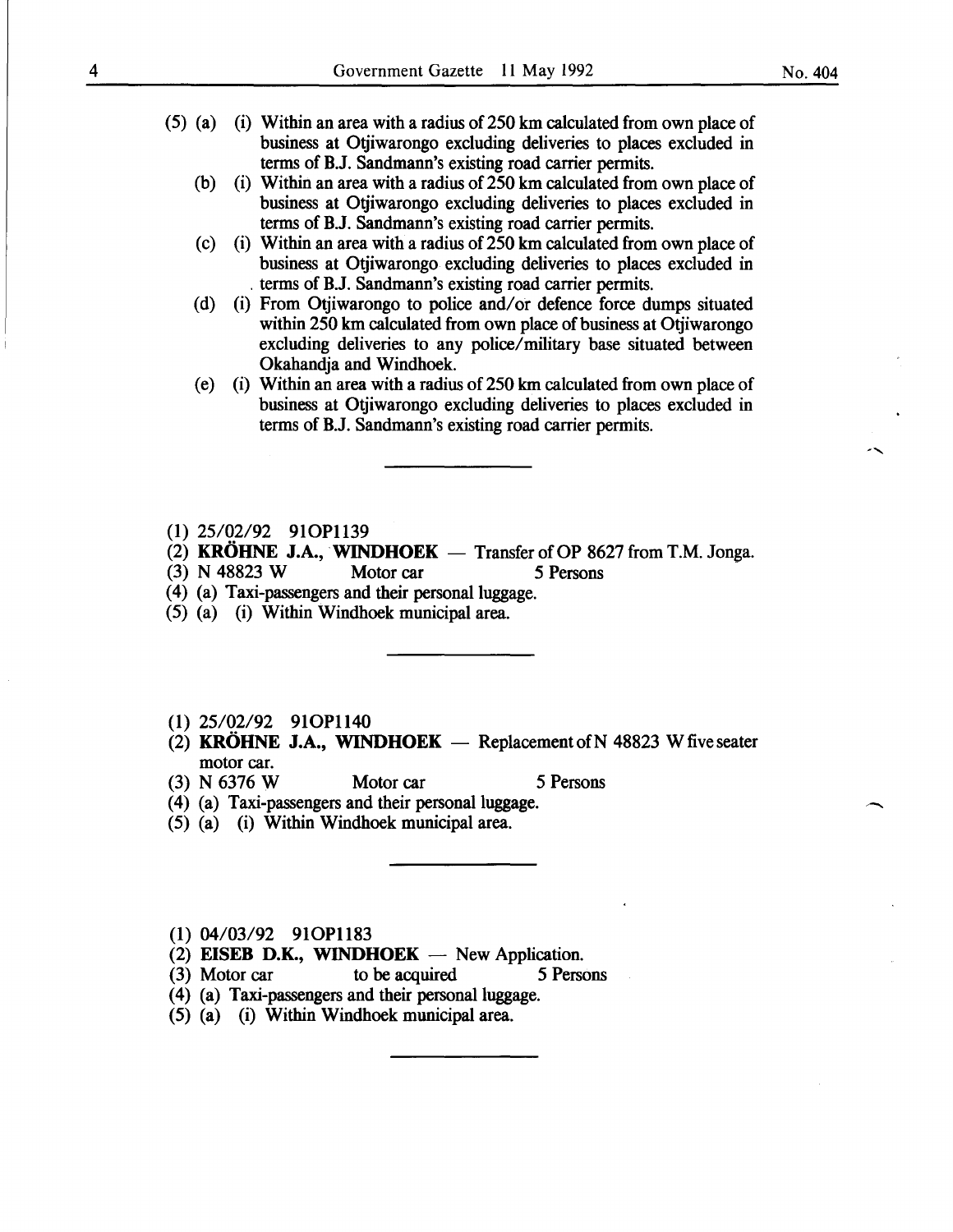- (1) 04/03/92 9IOP1184
- (2) ASHIMBANGA J., WINDHOEK  $-$  New Application.
- (3) Lorry to be acquired  $4000 \text{ kg}$
- ( 4) (a) Goods all classes.
- (5) (a) (i) From Windhoek to a place on the Namibia/ Angola border at Oshikango via Okahandja, Otjiwarongo, Otavi, Tsumeb and Ondangwa and return via the same route. T/Table: As and when required. Tariffs: As per agreement.
- (I) 04/03/92 9IOP1185
- (2) SIYAMBA R.H., WINDHOEK  $-$  New Application.
- (3) N 6I5I7 W Motor car 6 Persons
- (4) (a) Taxi-passengers and their personal luggage.
- (5) (a) (i) Within Windhoek municipal area.
- (I) 06/03/92 9IOP1187
- (2) PETRUS O., WINDHOEK  $-$  New Application.
- . (3) Motor car to be acquired 5 Persons
- (4) (a) Taxi-passengers and their personal luggage.
- (5) (a) (i) Within Windhoek municipal area.
- (I) 06/03/92 9IOP1188
- (2) PETRUS S.O., WINDHOEK  $-$  New Application.
- (3) Motor car to be acquired  $\overline{\phantom{a}}$  5 Persons
- (4) (a) Taxi-passengers and their personal luggage.
- (5) (a) (i) Within Windhoek municipal area.
- (I) 06/03/92 9IOP119I
- $(2)$  DIERGAARDT M.J., REHOBOTH  $-$  Amendment of time-table.
- (3) N 742 R Mini-bus I5 Persons
- ( 4) (a) Passengers and their personal effects.
- (5) (a) (i) From Rehoboth to Windhoek and return.
	- T/Table: As per annexure "A" attached. Tariffs: As per agreement.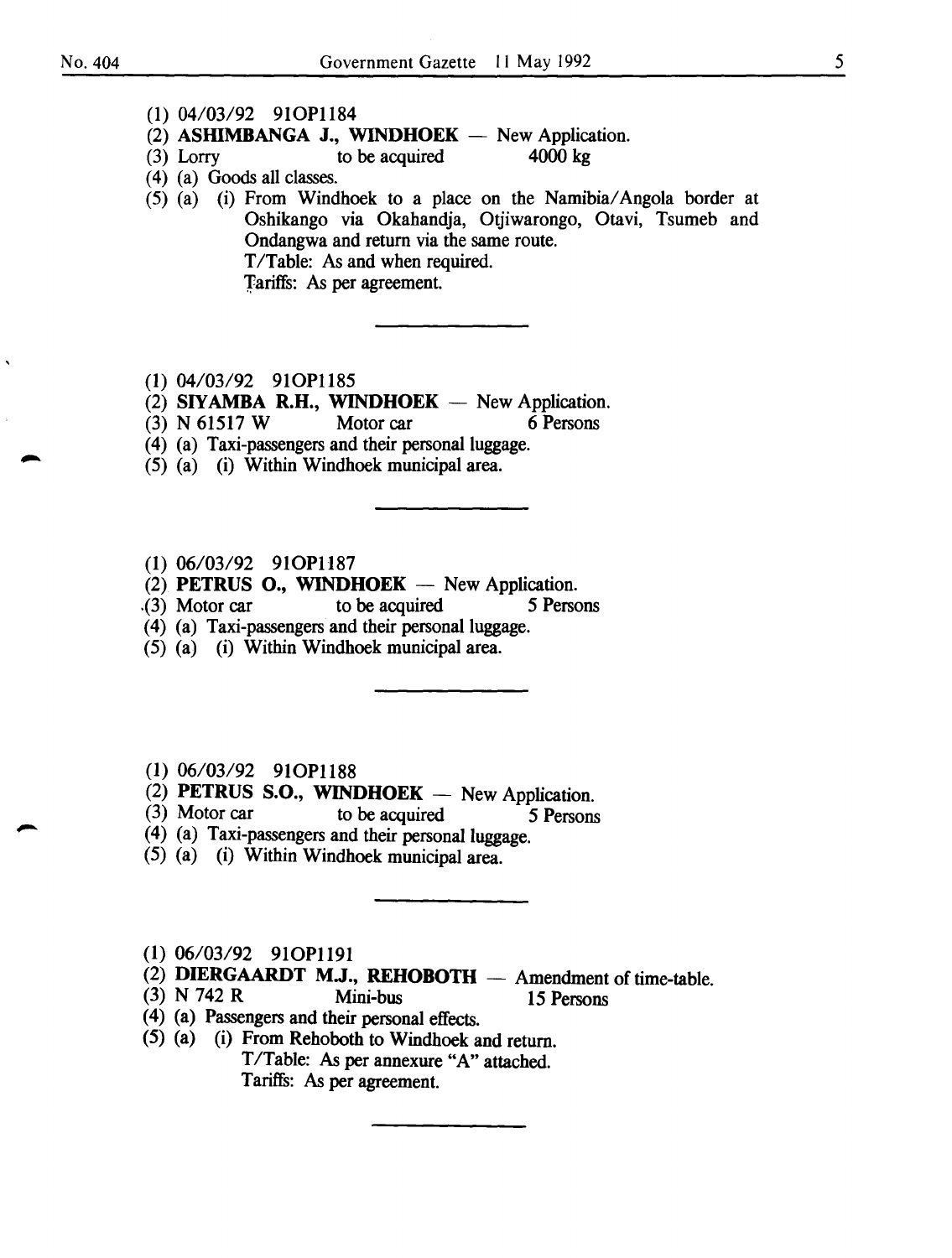$\ddot{\sim}$ 

#### "A"

## Time-table Eagle Mini-bus Service

## MONDAYS TO SATURDAYS

BUS 1

## Depart. Stop 1 RHB Arr. Stop 7 WHK Depart. Stop 7 WHK Arr. Stop 1 RHB

| 1.06h00  | 07h10 | 09h30 | 09h40 |
|----------|-------|-------|-------|
| 2. 10h00 | 11h45 | 12h00 | 13h00 |
| 3.13h30  | 14h30 | 15h30 | 16h00 |
| 4. 16h30 | 17h30 | 17h30 | 18h30 |

## SUNDAYS AND PUBLIC HOLIDAYS

| Depart. Stop 1 RHB | Arr. Stop 7 WHK | Depart. WHK | Arr. RHB |
|--------------------|-----------------|-------------|----------|
| 11h00              | 12h00           | 13h00       | 14h00    |
| 14h00              | 15h00           | 15h30       | 16h00    |
| 16h30              | 17h30           | 18h00       | 19h00    |

#### (1) 06/03/92 920P1192

# (2) **DIERGAARDT M.J., REHOBOTH** - Amendment of time-table.<br>(3) N 76 R Mini-bus 15 Persons

(3) N 76 R Mini-bus 15 Persons

( 4) (a) Passengers and their personal effects.

(5) (a) (i) From Rehoboth to Windhoek and return. T/Table: As per annexure "A" attached. Tariffs: As per agreement.

## "A"

#### Time-table Eagle Mini-bus Service

## MONDAYS TO SATURDAYS

BUS 2

Depart. Stop 1 RHB Arr. Stop 7 WHK Depart. Stop 7 WHK Arr. Stop 1 RHB

| 1.07h30  | 08h30 | 09h30 | 10h30 |
|----------|-------|-------|-------|
| 2. 11h00 | 12h00 | 13h00 | 14h00 |
| 3.14h00  | 15h00 | 16h00 | 17h00 |
| 4.18h00  | 19h00 | 19h10 | 20h10 |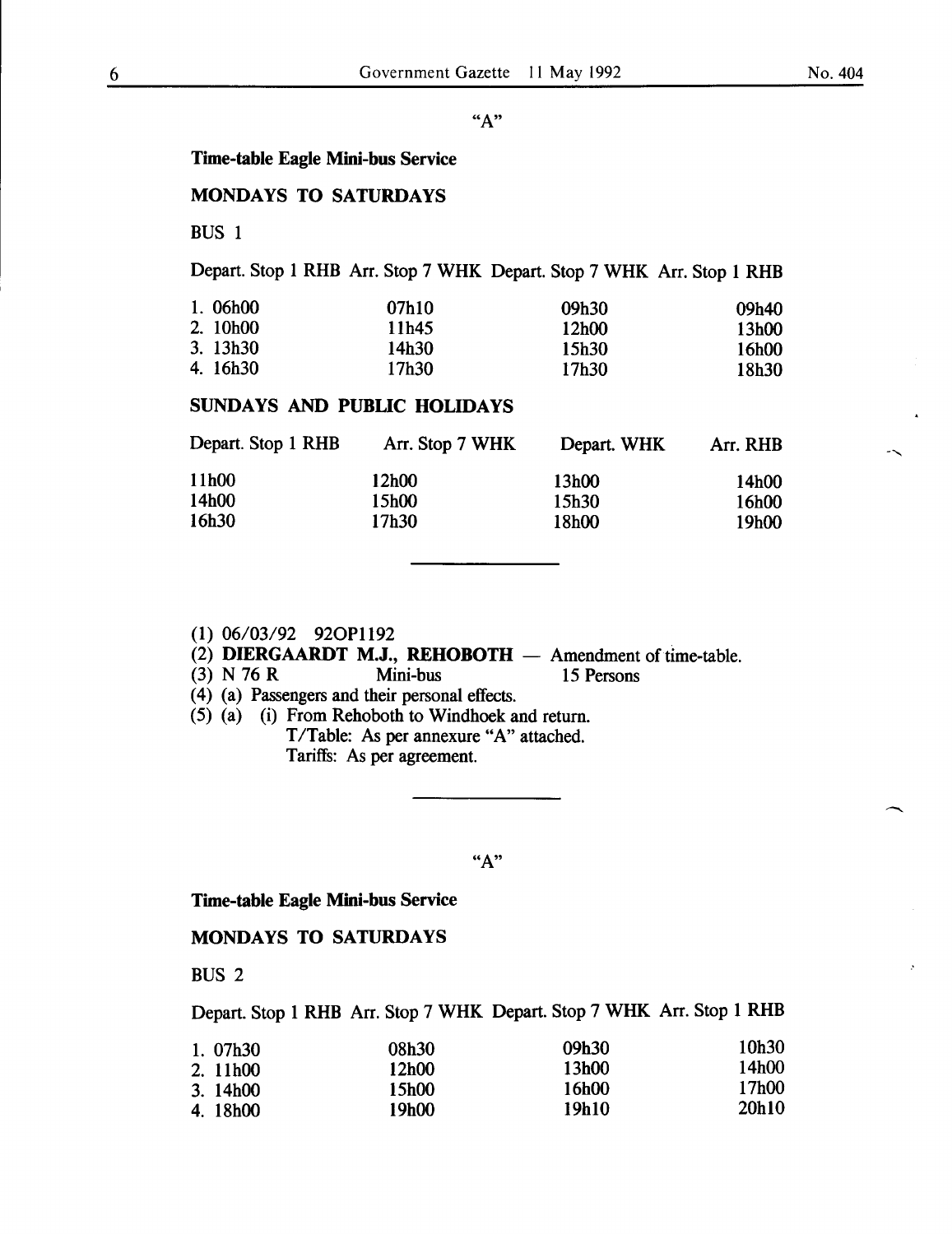## SUNDAYS AND PUBLIC HOLIDAYS

| Depart. Stop 1 RHB | Arr. Stop 7 WHK | Depart. WHK | Arr. RHB |
|--------------------|-----------------|-------------|----------|
| 12h30              | 13h30           | 14h30       | 15h30    |
| 15h45              | 16h45           | 17h00       | 18h00    |
| 18h00              | 19h00           | 19h30       | 20h30    |

#### (1) 06/03/92 910P1193

(2) DIERGAARDT M.J., REHOBOTH - Amendment of time-table.<br>
(3) N 735 R Mini-bus 16 Persons

 $(3)$  N 735 R

( 4) (a) Passengers and their personal effects.

(5) (a) (i) From Rehoboth to Windhoek and return. T/Table: As per annexure "A" attached. Tariffs: As per agreement.

 $"A"$ 

Time-table Eagle Mini-bus Service

## MONDAYS TO SATURDAYS

BUS 3

Depart. Stop 1 RHB Arr. Stop 7 WHK Depart. Stop 7 WHK Arr. Stop 1 RHB

| 1.08h30  | 09h30 | 10h30 | 11h30 |
|----------|-------|-------|-------|
| 2. 12h00 | 13h00 | 14h00 | 15h00 |
| 3.15h30  | 16h30 | 17h30 | 18h30 |
| 4. 19h00 | 20h00 | 20h10 | 21h10 |

## SUNDAYS AND PUBLIC HOLIDAYS

| Depart. Stop 1 RHB | Arr. Stop 7 WHK | Depart. WHK | Arr. RHB |
|--------------------|-----------------|-------------|----------|
| 13h30              | 14h30           | 15h30       | 16h30    |
| 16h45              | 17h45           | 18h00       | 19h00    |

- (1) 06/03/92 910P1194
- (2) **DIERGAARDT M.J., REHOBOTH** Amendment of time-table.<br>
(3) N 743 R Mini-bus 15 Persons
- (3) N 743 R Mini-bus 15 Persons
- ( 4) (a) Passengers and their personal effects.
- (5) (a) (i) From Rehoboth to Windhoek and return. T/Table: As per annexure "A" attached. Tariffs: As per agreement.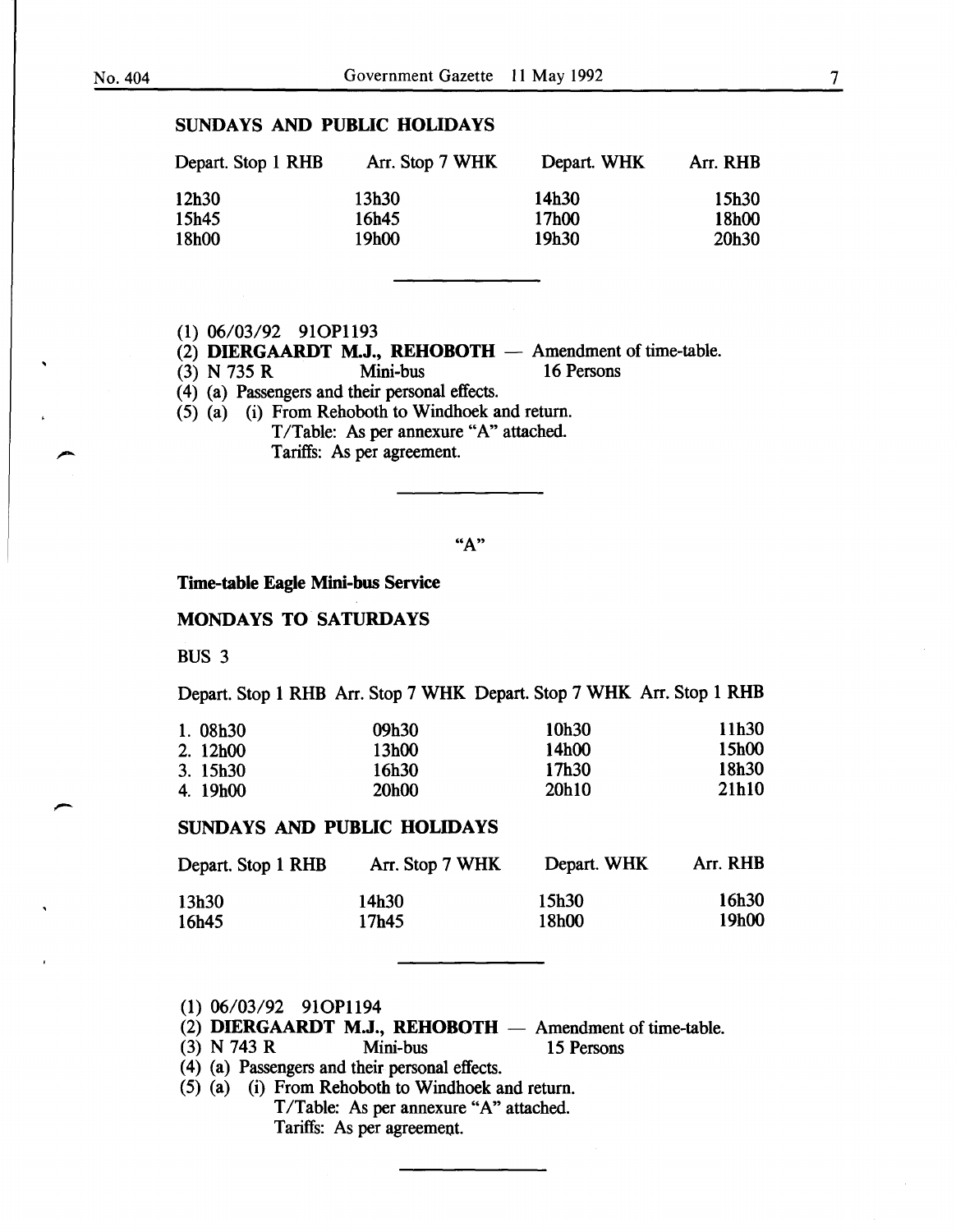--.....

### "A"

#### Time-table Eagle Mini-bus Service

## MONDAYS TO SATURDAYS

BUS 4

#### Depart. Stop 1 RHB Arr. Stop 7 WHK Depart. Stop 7 WHK Arr. Stop 1 RHB

| 1.09h30  | 10h30 | 11h30 | 12h30 |
|----------|-------|-------|-------|
| 2. 15h00 | 16h10 | 17h00 | 18h00 |
| 3.18h30  | 19h30 | 20h00 | 21h00 |

## SUNDAYS AND PUBLIC HOLIDAYS

| Depart. Stop 1 RHB | Arr. Stop 7 WHK | Depart. WHK | Arr. RHB |
|--------------------|-----------------|-------------|----------|
| 14h30              | 15h30           | 16h30       | 17h30    |
| 17h30              | 18h30           | 19h00       | 20h00    |

## (1) 09/03/92 910P1195

(2) PAULUS M., TSUMEB - New Application.<br>
(3) N 296 T Mini-bus 9 P

(3) N 296 T Mini-bus 9 Persons

- ( 4) (a) Taxi-passengers and their personal luggage.
- (5) (a) (i) Within Tsumeb municipal area.

## (1) 10/03/92 910P1196

 $(2)$  GOAGOSEB F., WINDHOEK - New Application.

- (3) Motor car to be acquired *5* Persons
- (4) (a) Taxi-passengers and their personal luggage.
- (5) (a) (i) Within Windhoek municipal area.

## (1) 10/03/92 910P1197

(2) SHIPAHU M., WINDHOEK  $-$  New Application.

(3) Motor car to be acquired 5 Persons

(4) (a) Taxi-passengers and their personal luggage.

(5) (a) (i) Within Windhoek municipal area.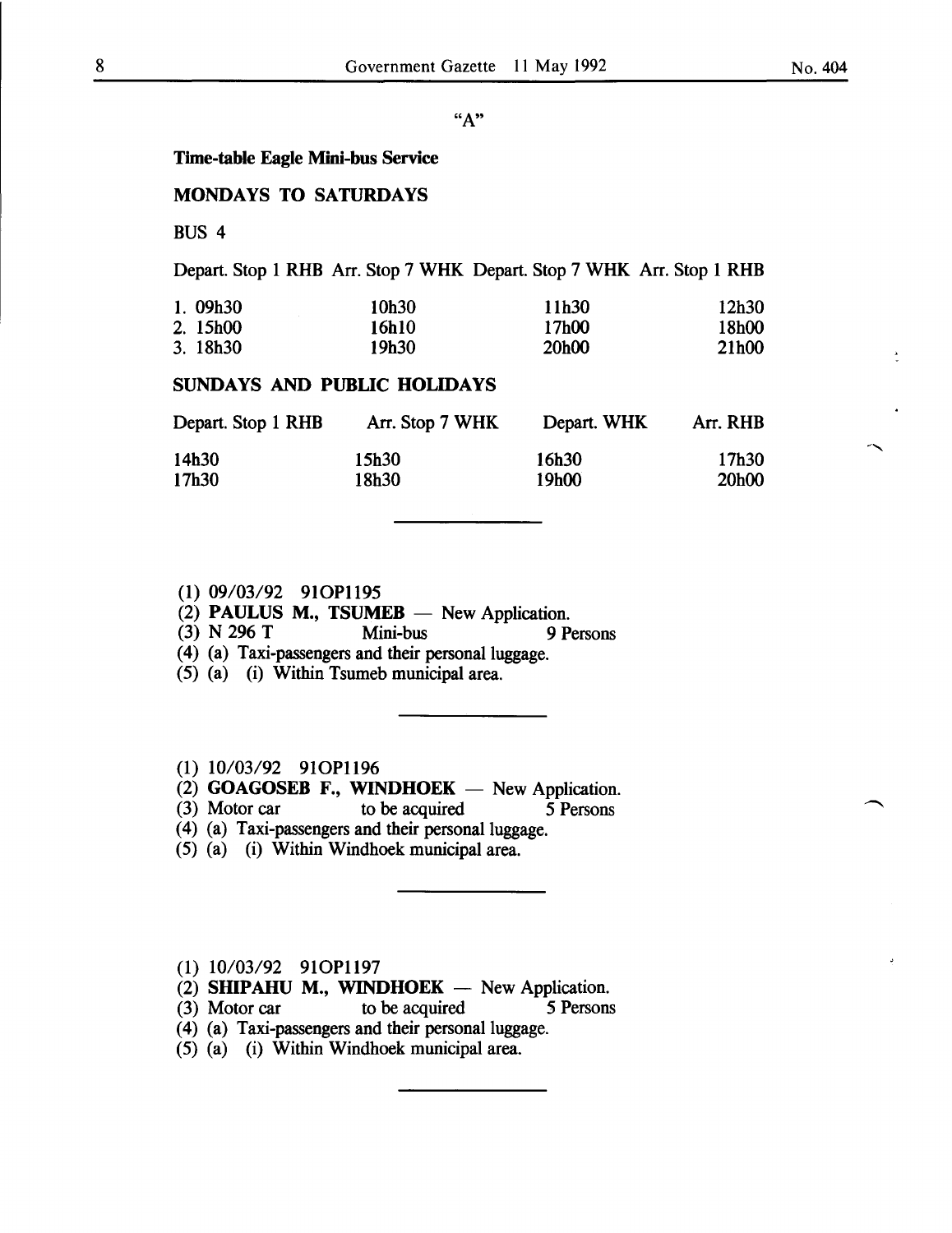- (1) 10/03/92 910P1198
- (2) NAKANDUUNGILE P., WINDHOEK New Application.<br>(3) Motor car to be acquired 5 Persons
- to be acquired
- (4) (a) Taxi-passengers and their personal luggage.
- (5) (a) (i) Within Windhoek municipal area.
- (1) 10/03/92 910P1199
- (2) SHILONGO J., WINDHOEK New Application.<br>
(3) Motor car to be acquired 5 Persons
- to be acquired
- (4) (a) Taxi-passengers and their personal luggage.
- (5) (a) (i) Within Windhoek municipal area.
- (1) 10/03/92 910P 1200
- (2) HOLLAND-MUTER C., WINDHOEK  $-$  Transfer of OP10080 from H. Haraseb.
- (3) N 45704 W Motor car 5 Persons
- (4) (a) Taxi-passengers and their personal luggage.
- (5) (a) (i) Within Windhoek municipal area.
- (1) 10/03/92 910P1201
- $(2)$  **MATROOS J.P., WINDHOEK** New Application.
- (3) N 57613 W Motor car 5 Persons
- (4) (a) Taxi-passengers and their personal luggage.
- (5) (a) (i) Within Windhoek municipal area.
- (1) 10/03/92 910P1203
- (2) **KAHUURE C., WINDHOEK** New Application.<br>(3) Motor car to be acquired 5 Persons
- $(3)$  Motor car
- (4) (a) Taxi-passengers and their personal luggage.
- (5) (a) (i) Within Windhoek municipal area.
- (1) 10/03/92 910P1204
- (2) KAEVARUA M., WINDHOEK  $-$  New Application.
- (3) Motor car to be acquired 6 Persons
- (4) (a) Taxi-passengers and their personal luggage.
- (5) (a) (i) Within Windhoek municipal area.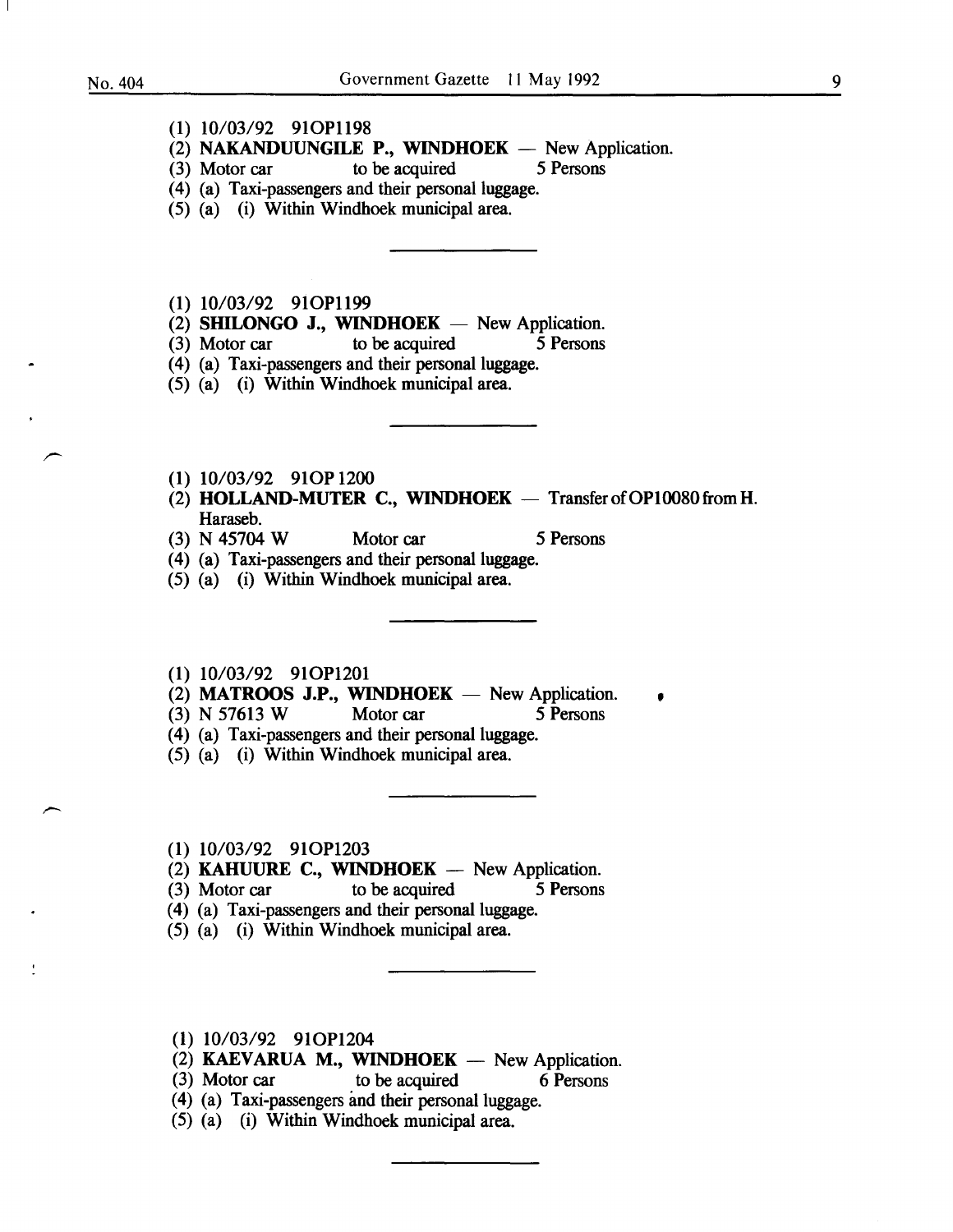- (1) 10/03/92 91OP1205
- (2) UUSIKU S., WINDHOEK New Application.<br>(3) Motor car to be acquired 5 Persons
- $\sim$  to be acquired
- (4) (a) Taxi-passengers and their personal luggage.
- (5) (a) (i) Within Windhoek municipal area.
- (1) 10/03/92 91OP1206
- (2) KANANGURE S., WINDHOEK New Application.<br>(3) Motor car to be acquired 6 Persons
- $(3)$  Motor car to be acquired
- (4) (a) Taxi-passengers and their personal luggage.
- (5) (a) (i) Within Windhoek municipal area.
- (1) 10/03/92 91OP1207
- $(2)$  SHANJENKA A., WINDHOEK Additional vehicle.
- (3) Motor car to be acquired 5 Persons
- (4) (a) Taxi-passengers and their personal luggage.
- (5) (a) (i) Within Windhoek municipal area.

#### $(1)$  10/03/92 91OP1208

- (2) SHANJENKA A., WINDHOEK  $-$  Additional vehicle.
- (3) Motor car to be acquired 6 Persons
- (4) (a) Taxi-passengers and their personal luggage.
- (5) (a) (i) Within Windhoek municipal area.
- (1) 11/03/92 91OP1209
- $(2)$  KANDJII S.H., WINDHOEK New Application.
- (3) N 28776 W Motor car 6 Persons
- (4) (a) Taxi-passengers and their personal luggage.
- $(5)$  (a) (i) Within Windhoek municipal area.
- $(1)$  11/03/92 91OP1210
- (2) **KATJIWANJO T., WINDHOEK** New Application.<br>(3) N 23377 W Motor car 6 Persons
- (3) N 23377 W Motor car
- (4) (a) Taxi-passengers and their personal luggage.
- (5) (a) (i) Within Windhoek municipal area.